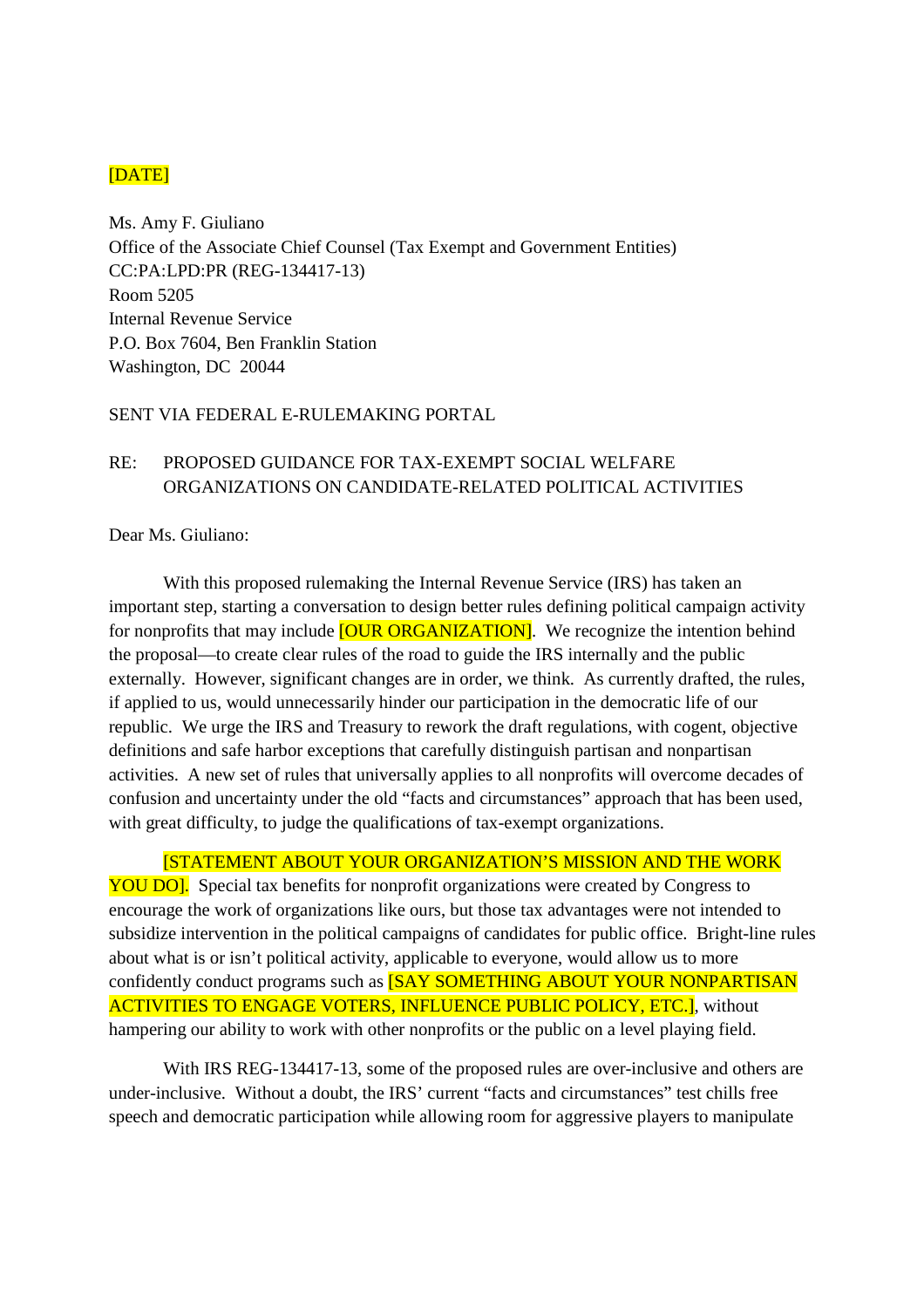the tax system. The newly-proposed definition of "candidate-related political activity"—while capturing some (but not all) partisan and electioneering activity—also captures some nonpartisan activity that has long been recognized as a legitimate function of nonprofit organizations.

For example, the proposed regulations treat as "political" any mention of a lawmaker who is running for office, any grassroots lobbying efforts aimed at a lawmaker who is a candidate, and any use of the name Democrat or Republican, on our web pages or in our email messages within 60 days of a general election or 30 days of a primary election. Further, during any time of the year, nonpartisan civic activities (such as voter registration, GOTV drives, and distribution of voter guides) would be defined as candidate-related activity and count against our tax-exempt status. During an election window any public communication mentioning a candidate would be deemed political, even if that communication was just to alert the public of an upcoming debate—and the debate itself would be deemed political. Thus, the proposed rules would deprive voters of valuable, unbiased information days before an election. At the same time, by failing to include communications (short of express advocacy) in the definition of candidate-related activity outside the 60/30 day window, the IRS opens the door to vast taxexempt spending on sham issue ads that praise or disparage candidates earlier in the campaign season.

What would be the contours of a better alternative? First, recognizing the reality of modern campaigns, more than the "magic words" of express advocacy (vote for or against the candidate) must be treated as political. The regulations need to address all communications that reflect positively or negatively on a candidate, and begin to draw lines that sort out and protect genuine grass roots lobbying, as well as fair candidate comparisons resulting from a debate or questionnaire in which the contestants have an equal chance to speak. Paid mass media ads that praise or disparage candidates and are directed to closely-contested elections should be deemed political. Messages that do not mention a candidate generally should not be treated as political, although instructions to voters to use a "litmus test" in deciding who to vote for should be considered political. Voter engagement programs that target an organization's natural constituency or infrequent voters with neutral motivational messages should fall within the scope of an organization's tax-exempt social-welfare or charitable purposes, while activating voters based on candidate or party preference should be political. With such bright lines, the need to use "facts and circumstances" to evaluate the remaining cases should be greatly lessened, and in all close cases, the tie-breaker should be a tax policy favoring freedom of speech.

The proposed rules are under-inclusive, covering only those groups organized under section 501(c)(4). This will muddy the water for charities and nonprofits classified under other 501(c) sections who cannot be sure whether previously permissible activities (such as sponsoring or funding voter engagement programs, or joining in grass roots lobbying efforts or ballot measure campaigns) now would jeopardize their tax status. If it does not apply to all types of exempt organizations, the rulemaking may also merely shift the problem to a different arena: